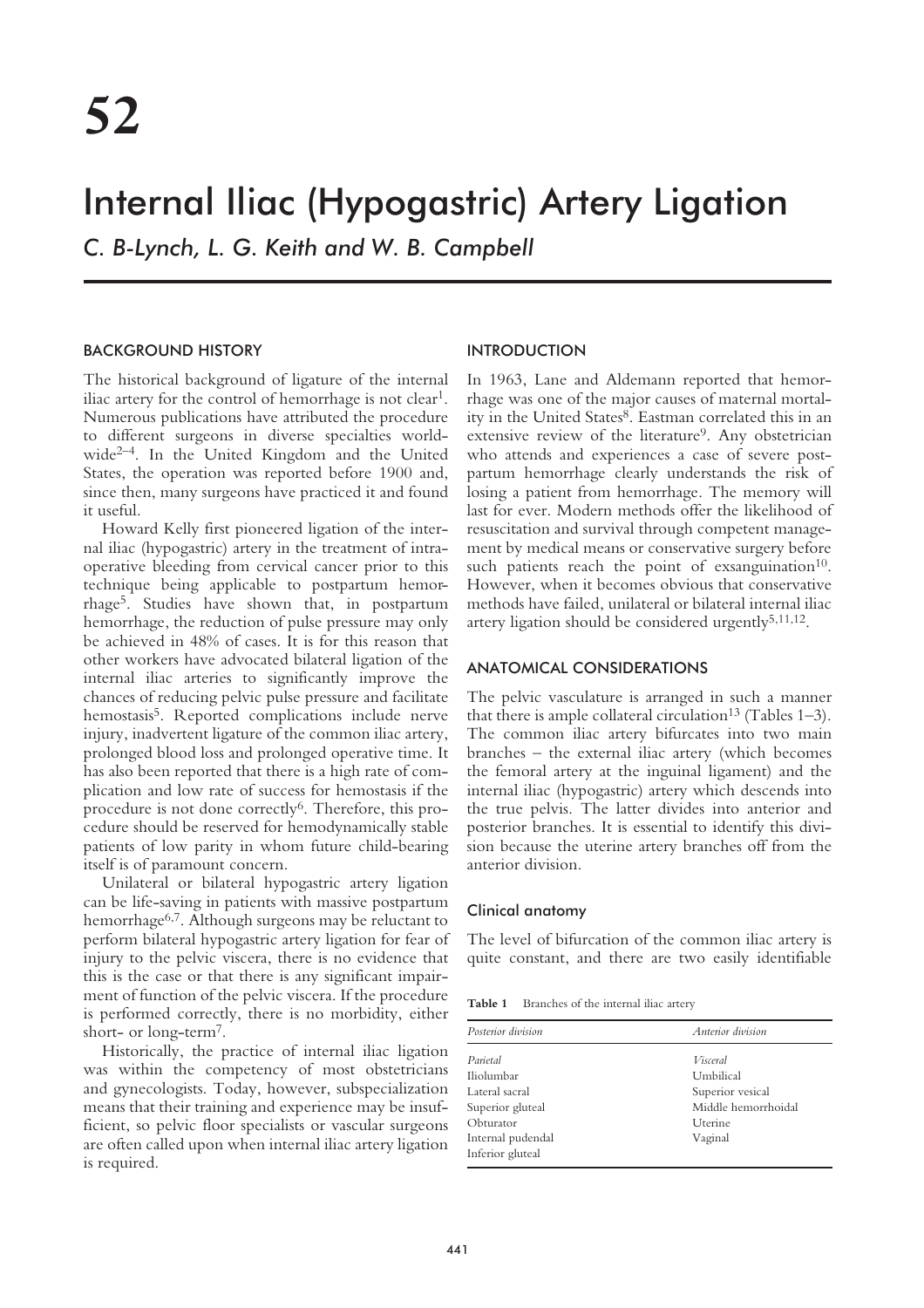#### **Table 2** Anastomoses of internal iliac arteries

| Branch of internal iliac            | Anastomotic vessels                                               |
|-------------------------------------|-------------------------------------------------------------------|
| 1. The uterine arteries             | 1. Right and left ovarian arteries (direct branches of the aorta) |
| 2. Inferior and middle hemorrhoidal | 2. Superior hemorrhoidal artery (branch of inferior mesenteric)   |
| 3. Pubic branches of obturator      | 3. Inferior epigastrics (branch of external iliac)                |
| 4. Inferior gluteal                 | 4. Circumflex and perforating branches of the deep femoral artery |
| 5. Superior gluteal                 | 5. Lateral sacral (posterior branches)                            |
| 6. Iliolumbar                       | 6. Lumbar artery (from aorta)                                     |
| 7. Lateral sacral                   | 7. Middle sacral                                                  |
| 8. Vesical arteries                 | 8. Branches of the uterine and vaginal arteries                   |

#### **Table 3** Major pelvic anastomoses

*Vertical*

- 1. Ovarian artery (branch of aorta) with the uterine artery
- 2. Superior hemorrhoidal artery (branch of inferior mesenteric) with middle hemorrhoidal artery
- 3. Middle hemorrhoidal artery with inferior hemorrhoidal (branch of internal pudendal from hypogastric)
- 4. Obturator artery with inferior epigastric artery (branch of external iliac)
- 5. Inferior gluteal artery with circumflex and perforating branches of deep femoral artery
- 6. Superior gluteal artery with lateral sacral artery (posterior branches)
- 7. Lumbar arteries with iliolumbar artery

*Horizontal*

- 1. Branches of vesical arteries from each side
- 2. Pubic branches of obturator from each side

guides. These are the sacral promontory and a line drawn between both anterior superior iliac spines. The bifurcation of the common iliac artery is found at the level of both of these landmarks in the majority of patients. Reich and co-workers in 196414 used dissection of fresh cadavers to show that numerous variations occur in the anatomy of these vessels. It is not always true, for example, that one or both of the internal iliac (hypogastric) branches of the common iliac artery are of similar diameter along the entire length. Therefore, visual observation alone can be misleading. Likewise, there may be some difference in the length and diameter of the right and left internal iliac arteries. Surgeons should therefore be aware of the fact that subdivision of the main internal iliac trunk may be into branches that are not significantly narrower than the main trunk.

The important anatomical relations of the internal iliac (hypogastric) artery can be summarized as follows:

- (1) Anterior medial covered by peritoneum (the internal iliac artery is entirely retroperitoneal);
- (2) Anterior the ureter (retroperitoneal and attached to the peritoneum);
- (3) Posterolateral the external iliac vein and the obturator nerve;
- (4) Posteromedial the internal iliac vein;
- (5) Lateral the psoas major and minor muscles.

#### Physiology of internal iliac artery ligation

Because of the excellent collateral circulation in the pelvis, vascular compromise does not occur when one or both internal iliac arteries are ligated. At one time, ligation of the hypogastric system was regarded as equivalent to shutting off all the blood to the area. Fortunately, this is not true. If it were, it is likely that the procedure would not be harmless. In reality, the hypogastric artery distal to the point of ligation is never emptied of blood because the rich anastomotic network starts to function immediately after ligation<sup>15</sup>. What does occur is the virtual abolition of the arterial pulse pressure. This is associated with reduced mean blood pressure and rate of blood flow in the collateral system. As a result, the trip-hammer effect of arterial pulsations is abolished. The surgeon must be aware that bilateral ligature of the internal iliac artery is more effective than the unilateral procedure in that the patient has less chance of returning to theater for secondary surgery to control hemorrhage. The reduced pressure and lack of pulsation do, however, mean that thrombosis in the vessels may remain *in situ*.

## INDICATIONS FOR LIGATION OF THE INTERNAL ILIAC ARTERY

#### Prophylactic

Differentiation between prophylactic and therapeutic use of internal iliac artery ligation is by no means absolute. Conditions that may indicate ligation as a prophylactic measure include post-abortion bleeding, postpartum hemorrhage, atonic uterus prior to hysterectomy, abruptio placenta with uterine atony, abdominal pregnancy with pelvic implantation of the placenta, placenta accreta with intractable bleeding, and prior to total or subtotal hysterectomy when all conservative measures have failed.

Patients also considered to be at high risk for recurrent postpartum hemorrhage, those with recurrent major placenta previa, or Jehovah's Witnesses with important risk factors may be candidates for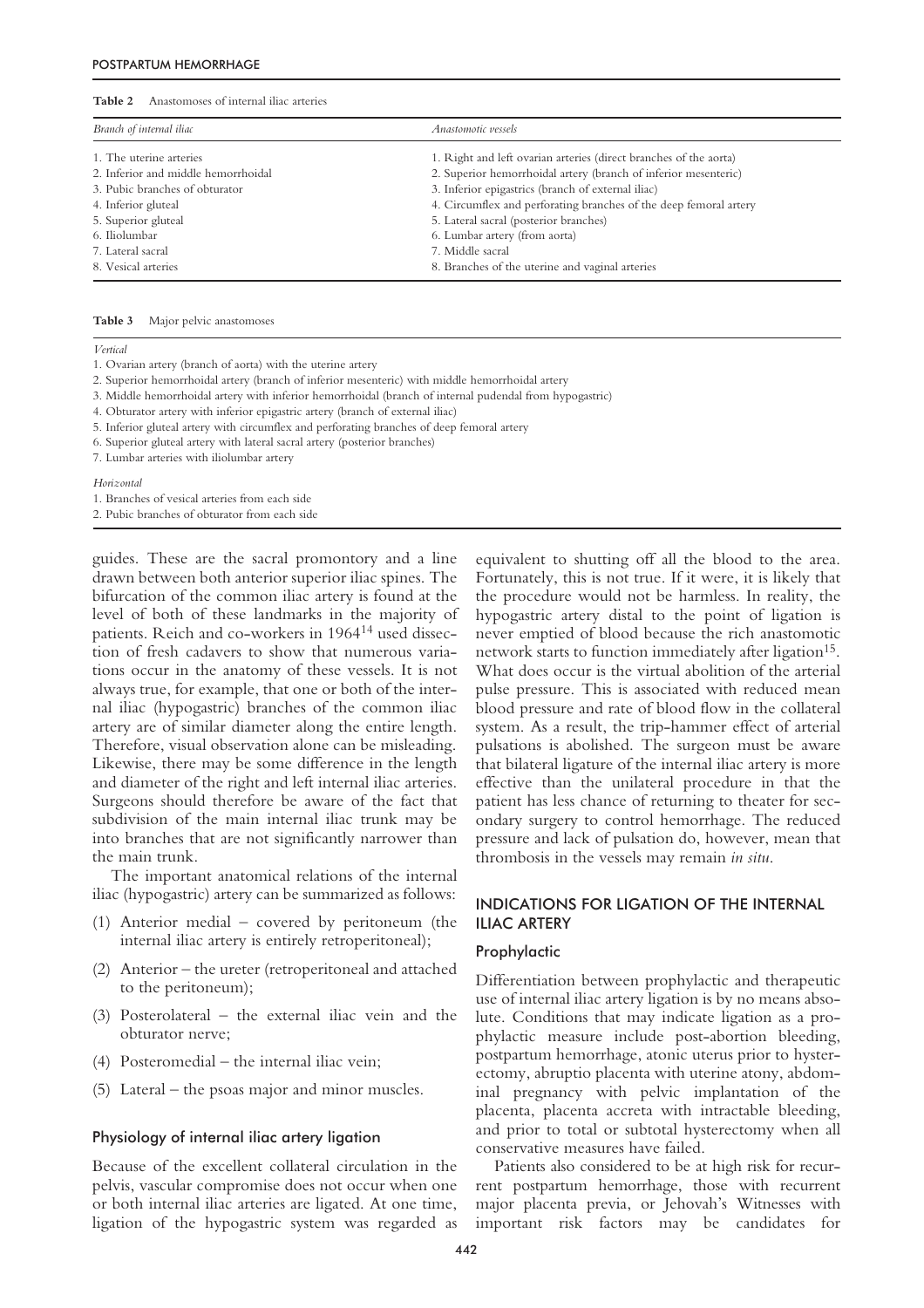prophylactic internal iliac ligation. Good clinical judgement is essential and, if prophylactic ligation is thought to be the best course, then it should not be delayed.

## **Therapeutic**

Therapeutic ligation may become necessary:

- (1) Before or after hysterectomy for postpartum hemorrhage;
- (2) Where bleeding continues from the base of the broad ligament;
- (3) Where there is profuse bleeding from the pelvic side-wall;
- (4) Where there is profuse bleeding from the angle of the vagina;
- (5) Where areas of diffuse bleeding are present without a clearly identifiable vascular bed;
- (6) In the case of ruptured uterus in which the uterine artery may be torn at the site of its origin from the internal iliac artery;
- (7) When there are additional indications including atony of the uterus where conventional methods have failed;
- (8) Where extensive lacerations of the cervix have occurred following difficult instrumental delivery;
- (9) Where there is significant bleeding from the lower part of the broad ligament;
- (10) When there are gunshot wounds to the lower abdomen;
- (11) In the case of fracture of the pelvis and intraperitoneal hemorrhage.

In such circumstances, hysterectomy alone may not be sufficient to control hemorrhage. Internal iliac artery ligation, unilateral or bilateral, may become necessary and should not be delayed in such life-threatening situations.

## SURGICAL TECHNIQUES

## General considerations

All obstetric surgeons should be fully aware of the indications, timing and technical aspects of unilateral or bilateral hypogastric artery ligation.

Experimental evidence by Burchell has shown that it is the abolition of the 'trip-hammer effect' of arterial pulsations that allows effective clotting to take place, so that small vessels stop bleeding<sup>2,3</sup>. This may explain why bilateral ligation works better than unilateral ligation.

Either a mid-line or a transverse abdominal incision may be used. The surgeon should not use an unfamiliar incision. A transverse incision may take more time, especially in obese patients. Visualization is considerably better from the opposite side of the pelvis. To

work on the contralateral side, the surgeon may elect to change sides during the operation.

In most situations, bilateral ligation is preferable to unilateral ligation. Not only is hemostasis more secure, but, in addition, it allows greater confidence in making a decision not to re-explore the patient. Although it is possible to perform the operation by the extraperitoneal approach, the intra-abdominal approach is preferable except in cases of extreme obesity.

Some surgeons advocate complete transection of the internal iliac artery between two ligatures. This has no practical or physiologic advantage. On the contrary, its practice may lead to injury of the underlying veins.

The choice of material for ligating the artery depends on the preference of the surgeon. For example, 1–0 Vicryl and umbilical artery tape have been used. Two ties should be placed firmly but gently in continuity approximately 0.5 cm apart and 0.5–1 cm below the bifurcation (Figure 1).

## Transabdominal approach

The abdomen is opened and the viscera packed away in the usual manner. Identification of the bifurcation of the common iliac artery is made by the two bony landmarks: the sacral promontory and an imaginary line drawn through both anterosuperior iliac spines. A longitudinal incision is made into the posterior parietal peritoneum. If the uterus is present, this incision can be started in the peritoneum on the posterior surface of the round ligament, at the junction of the middle and medial thirds. The incision is extended proximally for about 10 cm. If the uterus is absent, the incision can be started over the external iliac artery and carried proximally to the level of the bifurcation. Another method is to incise into the peritoneum directly over the bifurcation. The incision is then extended distally a few centimeters. All these incisions have one feature in common: they result in the formation of a medial and lateral peritoneal flap. The ureter is always beneath the medial flap and may be visualized, reflected, and protected with ease. The ureter normally crosses the common iliac artery from lateral to medial at a point just proximal to the bifurcation.

Once the peritoneum is opened, loose areolar tissue is separated from it by blunt dissection in the direction of the vessels, not across them to avoid unnecessary trauma. Small pieces of dental cotton ('pledgets' on long, curved forceps) are effective. The fingers also may be used. When the areolar tissue has been separated, the bifurcation comes into view. If the arteries are difficult to find, feel for a pulse (but remember that pulses may be difficult to palpate if a patient is hypotensive). The bifurcation feels like an inverted Y. The branch coming off at right angles is the hypogastric (internal iliac) artery. It courses medially and inferiorly to the palpating finger. The continuing branch is the external iliac artery. It courses laterally and superiorly out over the psoas muscles to the leg, where it becomes the femoral artery.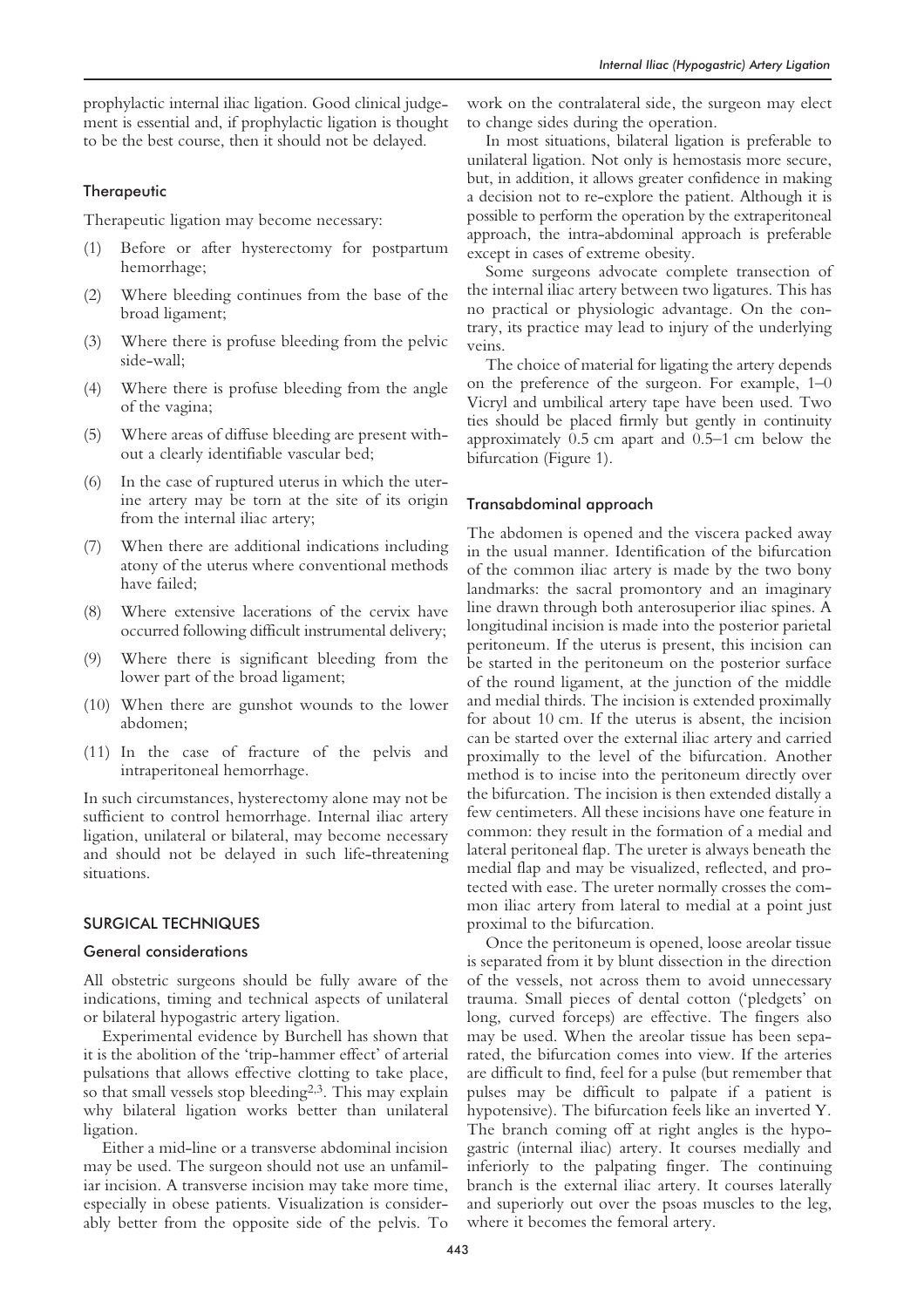The surgeon must accurately identify these two branches because inadvertent ligation of the external iliac artery will produce an acutely ischemic leg, and limb loss is then a risk. If the external iliac artery is ligated, the ligature can be cut but it must then be checked for adequate flow, because the inner layer of the wall may have been disrupted. If the artery has been transected, then it needs to be formally repaired and a graft may be required. The attendance of a vascular surgeon becomes essential.

The common and internal iliac arteries are often adherent to the underlying veins which can be difficult to see, particularly beneath the origin of the internal iliac artery. This is the most hazardous part of the operation. Good retraction of the pelvic contents and displacement of the arteries are needed to visualize the veins. Meticulous dissection with scissors is required to separate the internal iliac vein from the artery if they are adherent. Once a plane has been developed between them, a Mixter or other fine right-angled forceps, or the forceps designed by Reich and colleagues13 are gently introduced between them. This is best done onto the tip of a finger of the opposite hand, which allows gentle manipulation of the tips of the closed forceps, while feeling if there is still tissue present which requires division by sharp dissection. Simply pushing the forceps between the artery and the vein in an uncontrolled fashion is dangerous. It is also inadvisable to try separating the artery and the vein by opening the tips of the forceps forcibly until a path has been found between them.

The peritoneum should be closed with interrupted 2–0 Vicryl because a continuous suture can kink the ureter. The procedure on the left pelvic wall may be slightly more difficult because it is frequently necessary to mobilize the sigmoid flexure at the 'white line' to obtain adequate exposure.

## Extraperitoneal approach

The skin incision in the inguinal area parallels the course of the external oblique muscle. It runs 10–15 cm in length in a line 3–5 cm medial to the anterosuperior iliac spine. After the fat and subcutaneous tissues are dissected away, a muscle-splitting incision exposes the peritoneum. This is gently reflected medially, together with the ureter. Ligation is performed as previously described. Closure is the same as for a herniorrhaphy and can be time-consuming if a bilateral approach is to be carried out.

#### Mid-line extraperitoneal approach (uncommon)

A mid-line extraperitoneal approach to the aorta has been advocated<sup>16</sup>. One hospital authority extended its use to bilateral ligation of the hypogastric arteries. A mid-line abdominal incision is made. After the anterior sheath of the rectus muscle is exposed and opened below the level of the umbilicus, dissection caudal to the semilunar line of Douglas is performed, and the peritoneal and preperitoneal fat are separated. The peritoneum and its contents are reflected to the right (or left), thus exposing the retroperitoneal structures<sup>16</sup>.

#### ESSENTIAL SURGICAL CONSIDERATIONS

- (1) The ureter crosses the common iliac artery at the level of its bifurcation;
- (2) An incision is made inferolaterally and parallel to the ureter, which can be identified visually for safe identification and dissection;
- (3) Following such incision, the peritoneal flap under which the ureter runs is displaced medially and retracted away (the ureter may be controlled with a sling for safety);
- (4) The internal iliac at the point of its bifurcation into the anterior and posterior divisions can be seen and palpated with its vein and the obturator nerve. It is extremely important not to damage the internal iliac vein. The main arterial branch of the internal iliac is ideal for identification and ligature by passing a right angle, blunt-ended eye needle upon which is threaded a non-absorbable suture such as silk of 0 caliber or vicryl suture of the same caliber and passed between the artery and the vein.

#### Postoperative care

Intensive care is necessary because these women may be moribund and have required huge blood transfusion. Large hematomas or collections of serosanguineous fluid can be drained through separate stab wounds. Usually, this is unnecessary. Antibiotics are not indicated after ligation of the arteries. Their use is dictated only by the presence of infection. Early ambulation is advisable in all cases. An indwelling catheter may be necessary to facilitate adequate assessment of urinary output in women who are at risk of serious morbidity.

### Special clinical considerations

The major pitfall associated with ligation of the hypogastric artery is delay. When hemorrhagic shock is irreversible, this operation will not overcome it. Inadequate transfusion is another pitfall in the therapy of patients with severe hemorrhage. Blood loss is often seriously underestimated.

Failure to remember that the vaginal artery is a separate branch of the hypogastric artery, rather than a branch of the uterine artery, may lead the surgeon into the pitfall of an unnecessary and ineffective hysterectomy for control of bleeding. Injury to the external iliac artery from retractors or mistaken ligation of this vessel can lead to lower limb amputation. Also, accidental ligature of one or both ureters would lead to renal function impairment. Accidental incorporation of the anterior division of the sciatic nerve may lead to foot drop (Figure 1b).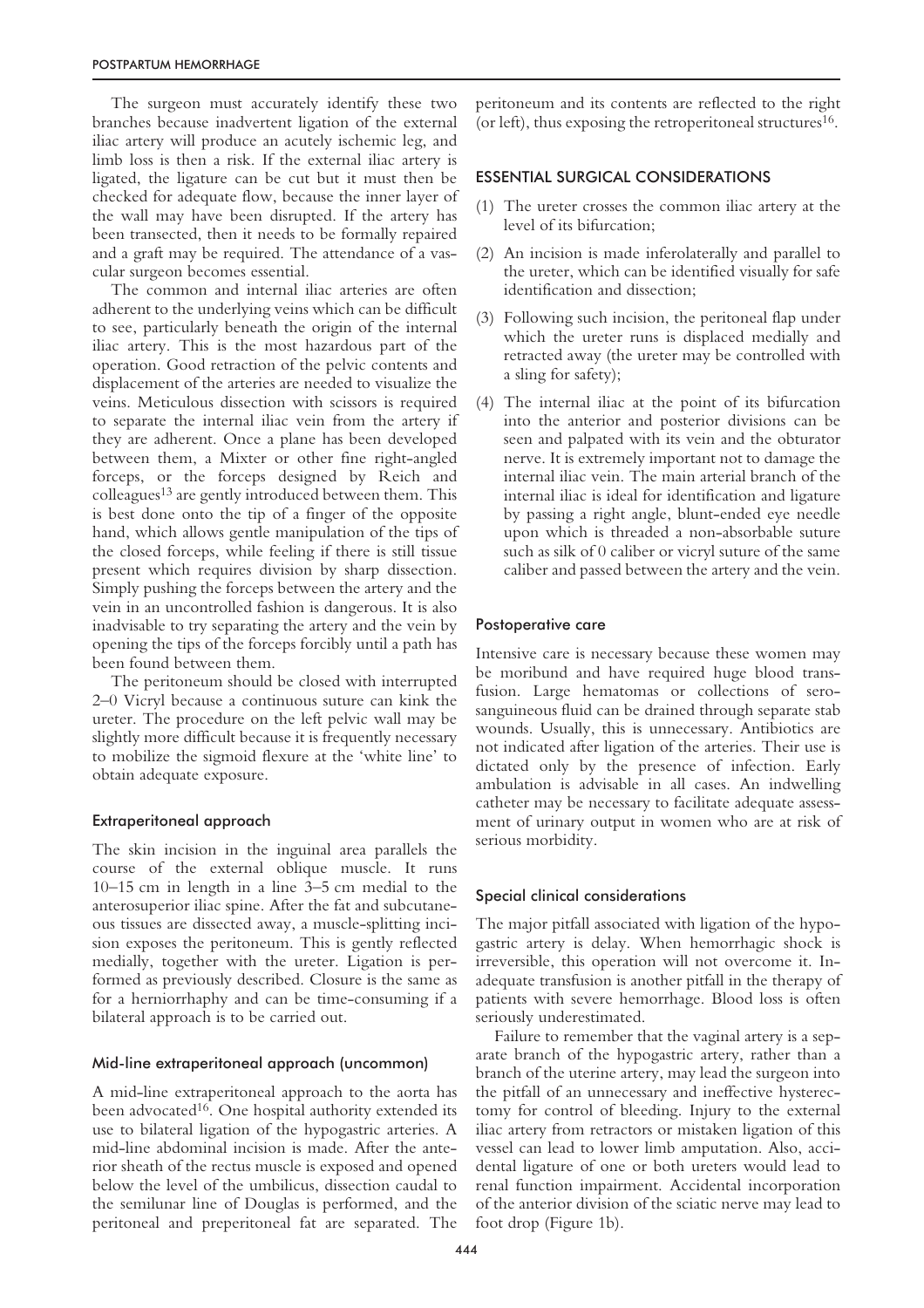

Figure 1 Ligation of the anterior branch of the internal iliac artery with its associated vein. (a) Demonstrable vulnerability of internal iliac vein and obturator nerve in close proximity; (b) A 'skeletal' anatomy, showing proximity of external iliac artery, ureter and anterior branches of sciatic nerve

Most authors consider internal iliac artery ligation to be a very safe procedure. The available data suggest that this operation does not result in necrosis of vital pelvic structures. The only report to the contrary is by Tajes<sup>4</sup> who cited a case of his own in which this operation resulted in necrosis of the buttocks. Tajes also reviewed two previously reported cases: in one case, the bladder mucosa sloughed, in the other, scrotal necrosis ensued. However, his report was 50 years ago.

### Maintenance of reproductive function

It has not always been possible to follow young patients for whom this operation has been performed.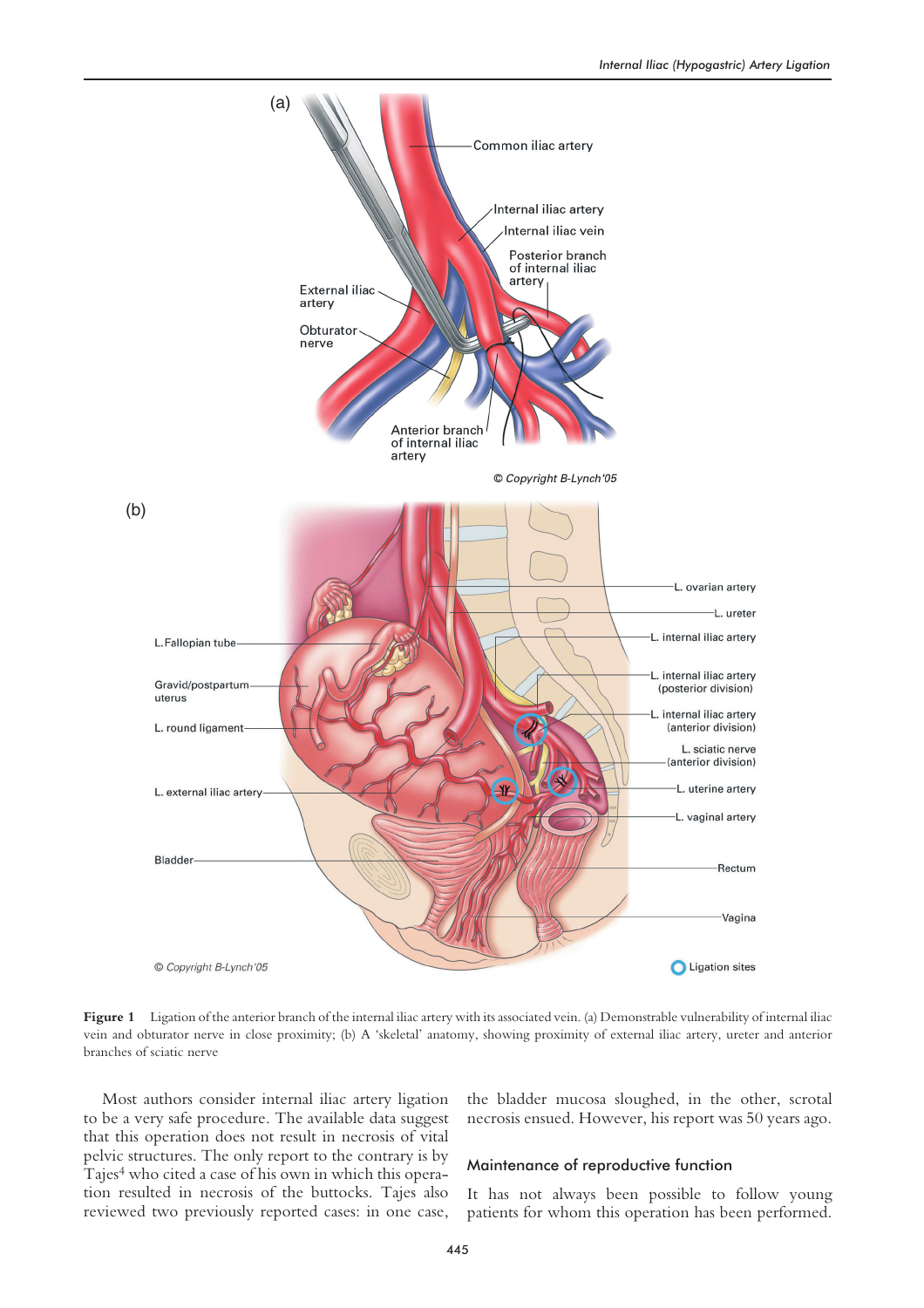More important, many patients do not understand the exact nature or extent of their operation. A patient may remember only that she was sick and bleeding, that she was operated on and that she recovered.

The incidence of postoperative amenorrhea is not known. It is common for menses to resume after the operation. There have been reports of normal pregnancy and delivery occurring after bilateral hypogastric artery ligation, although it is impossible to say how frequently this occurs. It is entirely reasonable to believe that reproductive capacity is not lost after this operation, provided that the patient has a normal uterus. It is important to remember that pituitary necrosis can affect the ability to reproduce after postpartum hemorrhage, especially if blood replacement has been delayed or inadequate, hemorrhage has been severe, and shock profound. Fortunately, this is not a common occurrence in many modern and well-equipped obstetric units.

#### Potential failures and consequences<sup>18</sup>

Occasionally, ligation of the hypogastric arteries fails to stem pelvic hemorrhage. The reason for this is not clear, but some suggestions are:

- (1) Massive necrosis after infection with destruction of the vessels;
- (2) The presence of large, aberrant branches feeding blood to the area;
- (3) Dislodgement of clots when blood pressure rises;
- (4) Concomitant severe venous bleeding; however, this is rare;
- (5) Coagulopathy with deranged hematological indices.

## Avoiding accidental ligation of the common or external iliac artery

It is essential to identify the internal iliac artery clearly. Ligation of the common or external iliac produces an acutely ischemic leg. The classical signs are whiteness or pallor of the foot and absence of distal pulses – but these may be difficult to assess in a hypotensive, vasoconstricted patient. If there is concern that the main artery to the lower limb may have been ligated, check for a pulse in the external iliac artery above the inguinal ligament, beyond the area of ligation; the femoral pulse in the groin; or the Doppler signals at the ankle, using a hand-held Doppler. If the wrong artery has been tied, the ligature should be removed. If this fails to restore a good pulse (or if the artery has been transected), a vascular surgeon should be called to repair the vessel (either by end-to-end anastamosis or with the use of a short bypass graft of vein or synthetic material).

#### Damage to the ureter

Damage to either or both ureters should be avoided by careful visualization and dissection. In life-threatening surgery or delayed intervention to control massive hemorrhage, accidental damage to a ureter may occur. Ligature is more probable than transection. Prompt diagnosis and remedial surgery by a urological colleague are essential. Accidental ligature of one ureter may not lead to renal failure but increase morbidity.

#### Damage to other vessels

Damage to the common or iliac vein or one of its major tributaries results in brisk hemorrhage. Its source can be difficult to see and to control. It can threaten the patient's life, particularly in the context of pre-existing major blood loss from postpartum hemorrhage.

Steps to avoid damage to the iliac veins have been described in detail above: great care should be taken when dissecting in the area behind the origin of the internal iliac artery and when separating the arteries from the veins. If sudden venous bleeding does occur, the first step should be to apply firm pressure to the area. Adequate suction should be prepared – two suction tips may be helpful. Swabs mounted on spongeholding forceps can then be applied distal and proximal to the site of damage to compress the veins and allow the defect to be visualized. If the venous defect cannot be seen, deep in the pelvis behind the iliac artery, then transaction of the iliac artery to expose the vein may solve the problem. The artery can then be re-anastamosed. When the defect in the vein has been seen, its edges can be held together using atraumatic forceps such as Stiles, before being sutured.

Repair of the vein is best performed with a nonabsorbable vascular suture, such as polypropylene on a round-bodied needle. For large iliac veins, a 3/0 is a reasonable choice: needles smaller than those supplied with 4/0 sutures can be difficult to retrieve during repair of large veins and present a small danger of becoming 'lost' inside the vein. Finally, it is most important to avoid incorporating branches of the anterior division of the sciatic nerve into any ligatures $17$ (Figure 1b).

## USEFUL HINTS

#### The position of the surgeon relative to the patient

The surgeon should stand where he/she is most comfortable and this may be influenced by right- or left-handedness. The choice of the surgeon's position also depends on the ability and dexterity of the assistant. If the assistant is relatively inexperienced, then it may be particularly helpful for the surgeon to changes sides during the procedure in order to deal with each internal iliac artery from the opposite side of the operating table.